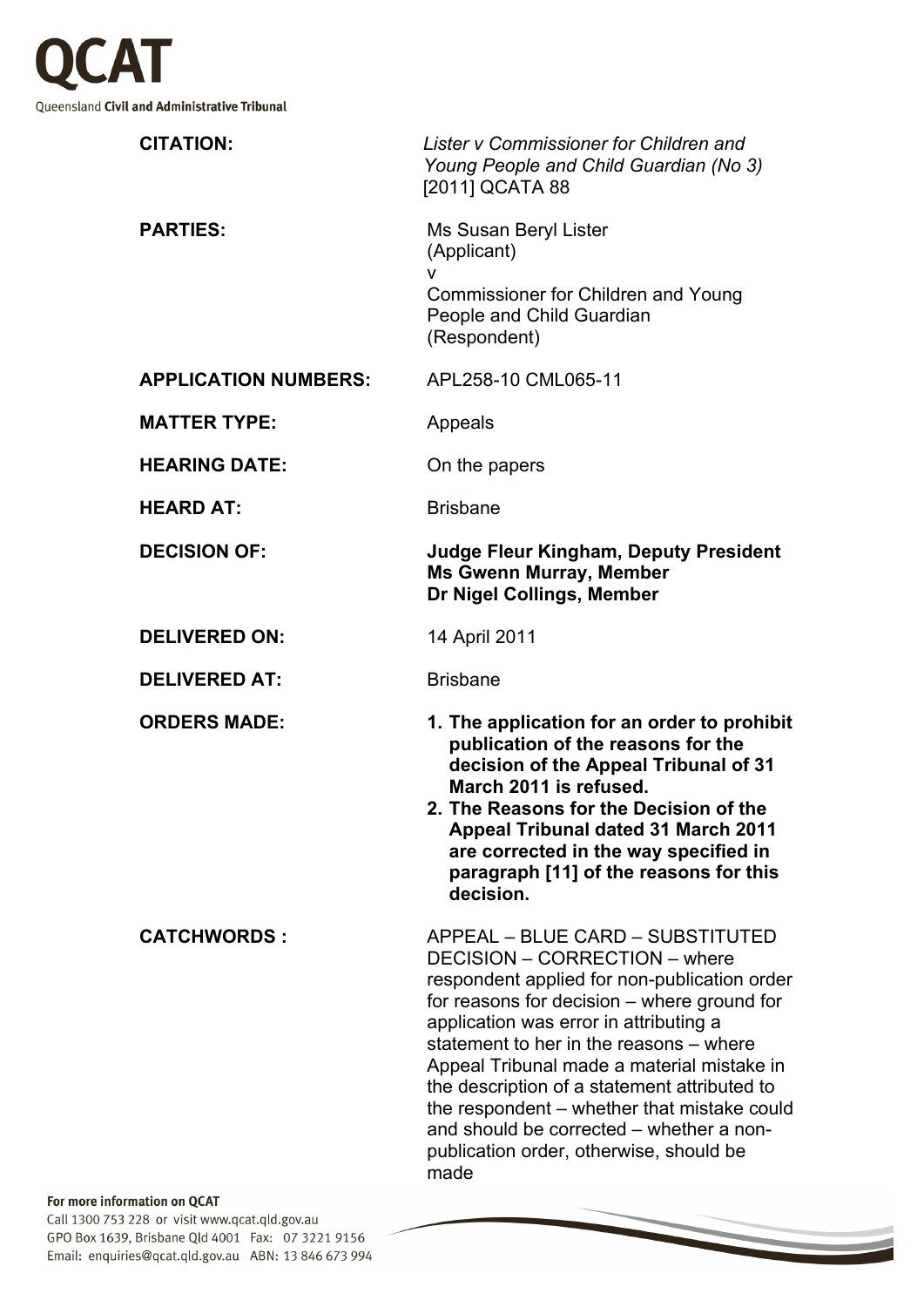*Queensland Civil and Administrative Tribunal Act* 2009, ss 66, 135

## **APPEARANCES and REPRESENTATION (if any):**

This matter was heard on the papers in accordance with section 32 of the *Queensland Civil and Administrative Tribunal Act* 2009.

## **REASONS FOR DECISION**

- [1] The Commissioner for Children, Young People and Child Guardian refused Ms Lister's application for a blue card.<sup>1</sup> She successfully reviewed that decision in QCAT. The Tribunal at first instance set aside the Commissioner's decision and directed a blue card issue. The Appeal Tribunal stayed that decision and later set it aside. It substituted its own decision on review and confirmed the Commissioner's decision to refuse Ms Lister's application for a blue card.
- [2] The Appeal Tribunal published its substituted decision and the reasons for it on 31 March 2011. On 12 April 2011, the Tribunal received an application from Ms Lister for a non-publication order for those reasons. At that stage the reasons had been provided to the parties but had not been made publicly available.
- [3] Ms Lister's application referred to the decision as a whole but the ground advanced related specifically to a single statement included in the reasons. That statement was identified as one reported by a police witness and attributed to Ms Lister.
- [4] The person who reported those particular words gave a statement to police in the course of a criminal investigation. The statement was contained in the Queensland Police Service brief provided to the Commissioner as part of the blue card process.
- [5] The Tribunal may make an order to prohibit publication of the contents of a document or other thing produced to it.<sup>2</sup> Ms Lister's argument for a nonpublication order is that the statement attributed to her was not made by her, nor did the witness attribute it to her. A fair reading of her application is that she wants that attribution to her corrected.
- [6] The Tribunal may correct a decision made by it in a proceeding if the decision contains a material mistake in the description of a thing mentioned

<sup>1</sup> This is the term commonly used for a positive notice under the employment screening provisions of the *Commission for Children, Young People and Child Guardian Act*  2000, which enables a person to work in certain child related employment.

<sup>2</sup> *Queensland Civil and Administrative Tribunal Act* 2009, s 66(1)(a).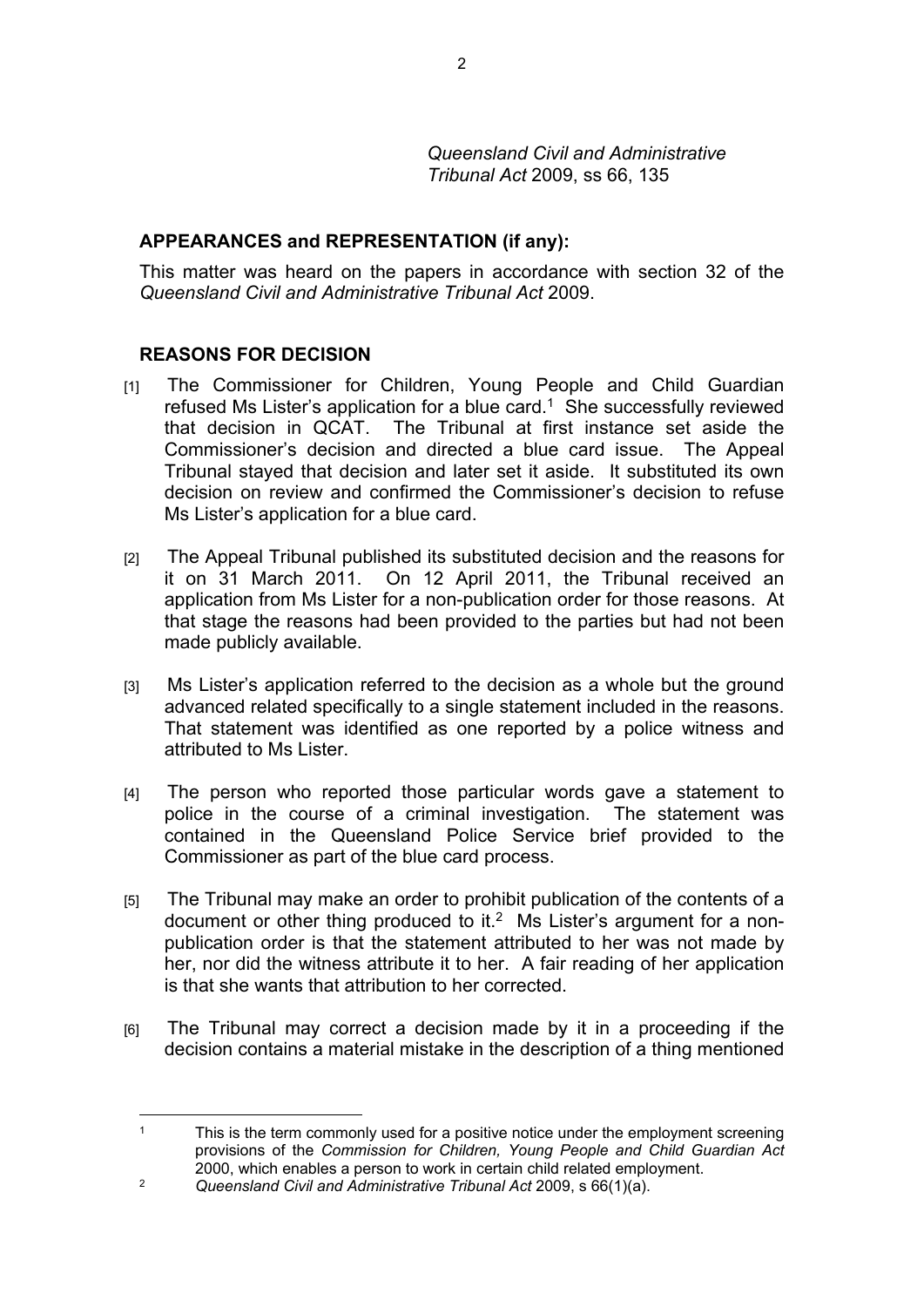in the decision. $3$  That course may be taken either on the application of a party or on its own initiative.<sup>4</sup>

[7] In paragraph [42] of the Appeal Tribunal's reasons for decision published on 31 March 2011, the following statement was said to have been attributed by the relevant witness to Ms Lister:

"*You need to break them before you can work with them.*" 5

- [8] Ms Lister is correct that the witness attributed those particular words to a different person, not identified in the version of the statement provided by the Queensland Police Service to the Commissioner. That statement, like the other material in the Queensland Police Service brief, had been redacted to obscure the names of persons other than Ms Lister.
- [9] The inclusion of that statement was a material, and inadvertent, mistake. The statement the Appeal Tribunal should have included appeared in the same witness statement, at a later point. That later statement was directly attributed to Ms Lister. It was similar in language and tone to other statements attributed to Ms Lister by other witnesses about the behaviour management techniques she was alleged to have used and the rationale for them. The statement that should have been included in the reasons is this:

"*You need to break them.*" 6

- [10] The difference in the meaning or effect of the two statements is slight. Nonetheless, it is appropriate to correct the record to use the precise words attributed by the witness to Ms Lister.
- [11] Accordingly, paragraph [42] of the reasons originally published to the parties on 31 March 2011 will be corrected by deleting the words *"before you can work with them."<sup>7</sup>* It is also appropriate to reference this and like

<sup>&</sup>lt;sup>3</sup> Queensland Civil and Administrative Tribunal Act 2009, s 135(1)(c).

<sup>4</sup> *Queensland Civil and Administrative Tribunal Act* 2009, s 135(2).

<sup>5</sup> This appeared at paragraph [8] of a 20 page statement given on 30 May 2003 by a 53 year old woman who worked as a carer for Care Independent Living between May 2000 and May 2003. The statement is the fourth in order in the Queensland Police Service Brief.

<sup>6</sup> This appeared at paragraph [21] of a the statement identified in the previous reference.

 $7$  This phrase originally used appears at paragraph [8]; the amended phrase appears at paragraph [21] of a 20 page statement given on 30 May 2003 by a 53 year old woman who worked as a carer for Care Independent Living between May 2000 and May 2003. A strikingly similar statement was attributed to Ms Lister at paragraph [5] of a 12 page (addendum) statement given on 17 November 2003 by another person who worked as a carer for Care Independent Living between May 1999 and July 2002. That statement is the tenth in order in the Queensland Police Service Brief. In that witness' first statement (number nine in the order) and a number of other statements by other people, the witnesses attribute statements to Ms Lister in which she either gives instructions about or explanations for inappropriate and, in some cases, abusive techniques for modifying the behaviour of the residents.